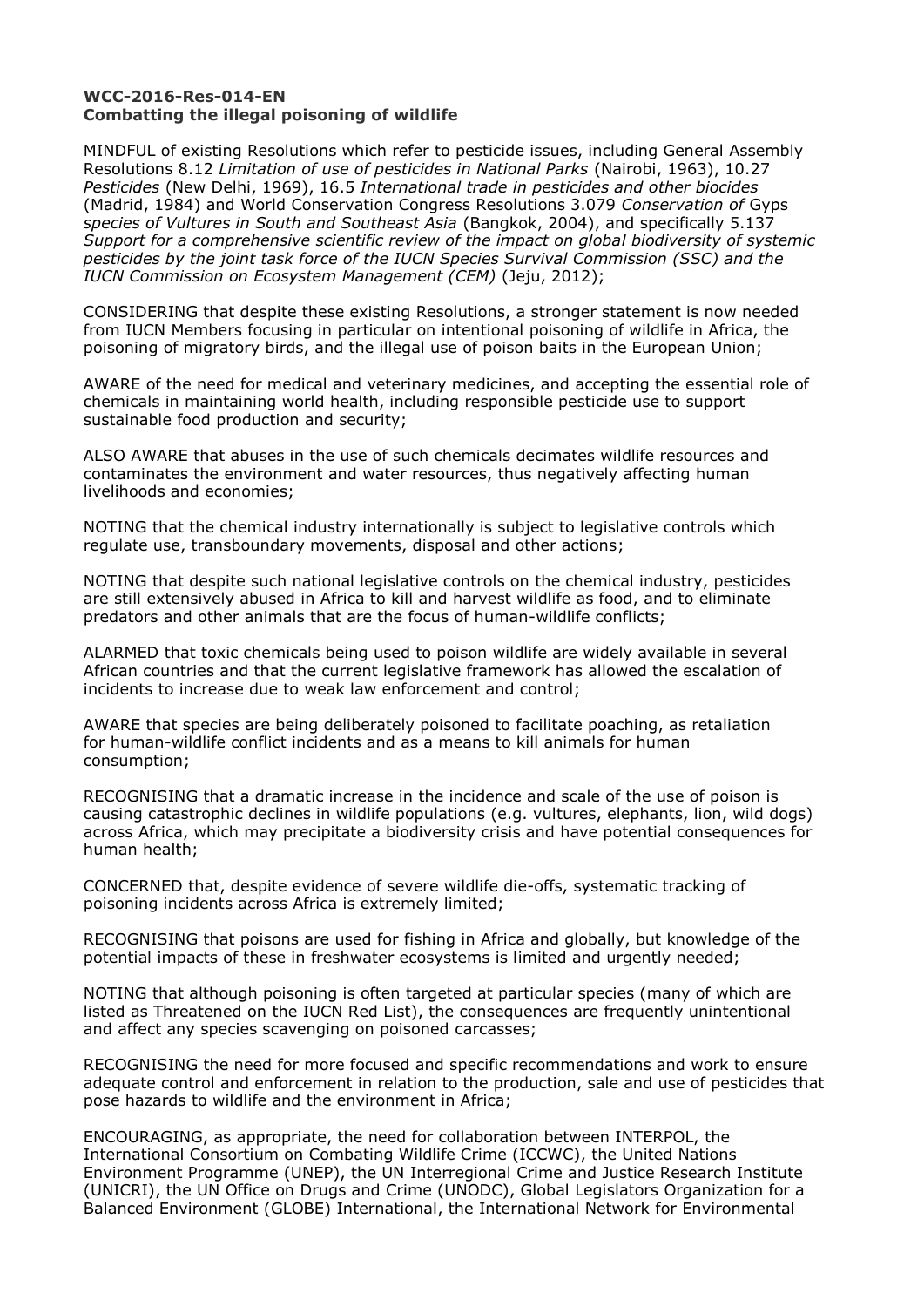Compliance and Enforcement (INECE), and others, to combat this form of environmental crime;

ACKNOWLEDGING that the IUCN Species Survival Commission released a position statement in 2014, *The threat posed by unregulated use of poison to Africa's biodiversity, ecosystems and human health*, to raise the profile of this critical issue and to seek effective strategies to address the root causes of the poisoning problem;

DEEPLY CONCERNED that many affected species have vital roles in maintaining ecosystem health and that their removal, or depletion of their populations, will have significant negative ecological and economic impacts;

NOTING the 2014 global review of the ecological effects of poisoning on migratory birds (UNEP/CMS/COP11/Inf.34) prepared by the Convention on the Conservation of Migratory Species of Wild Animals (CMS) Preventing Poisoning Working Group, which identified the following types of poisoning as causing extensive mortality of migratory birds: agricultural insecticides and rodenticides; poison baits; veterinary pharmaceuticals; and lead used for hunting and fishing;

RECALLING UNEP/CMS/Resolution 11.15 *Preventing Poisoning of Migratory Birds* adopted by the Conference of the Parties to the CMS at its 11th Meeting (Quito, 4-9 November 2014) which adopted 'Guidelines to Prevent the Risk of Poisoning to Migratory Birds' and called for the continuation of the CMS Preventing Poisoning Working Group to facilitate concerted efforts, actions and procedures to prevent poisoning of migratory birds globally;

CONCERNED that the categories of poisoning with greatest impacts on migratory birds are also a significant cause of mortality for a wide range of other taxa;

WELCOMING initiatives to implement the CMS guidance via regionalised guidance and action plans including by BirdLife International in the Red Sea-Rift Valley, by the European Union (EU), and by CMS and the African-Eurasian Waterbird Agreement (AEWA) in southern Africa;

CONCERNED that in the EU the illegal poisoning of wildlife in the countryside using poisonedbaits is one of the most widely used predator eradication methods and is a significant threat to biodiversity, causing population declines and/or regional/national extirpations of some highly threatened bird species and some species of mammals;

RECALLING that the above-mentioned UNEP/CMS/Resolution 11.15 recommends the adoption of action plans to eradicate the use of poisoned baits;

RECALLING ALSO IUCN Resolution 4.021 *Elimination of the illegal use of poisoned bait as a method for controlling predators in the EU* (Barcelona, 2008), which urges the EU and its Member States to promote national action plans to prevent the illegal use of poisoned baits;

NOTING, however, that since 2008 very few Member States of the European Union have adopted actions plans to prevent the illegal use of poisoned baits as a method of predator control;

FURTHER NOTING that some EU Member States, including Spain, have approved action plans and strategies that, if adopted and properly developed EU-wide, could effectively be used to tackle the illegal use of poison;

RECOGNISING the proposal for an EU Action Plan adopted in 2015 by the European Network against Environmental Crimes (ENEC), consisting of members from EU BirdLife partners, other EU conservation NGOs and European networks involved in the fight against environmental crimes;

CONSIDERING that the adoption of such an action plan to prevent illegal poisoning of wildlife in the EU would increase the actions taken by Member States to combat this serious risk to threatened species;

AWARE that poisoning is often the symptom of underlying conflicts of various types and that to prevent poisoning, sustainable solutions need to be found for such underlying conflicts deploying a range of tools that can be transferable across taxa and countries;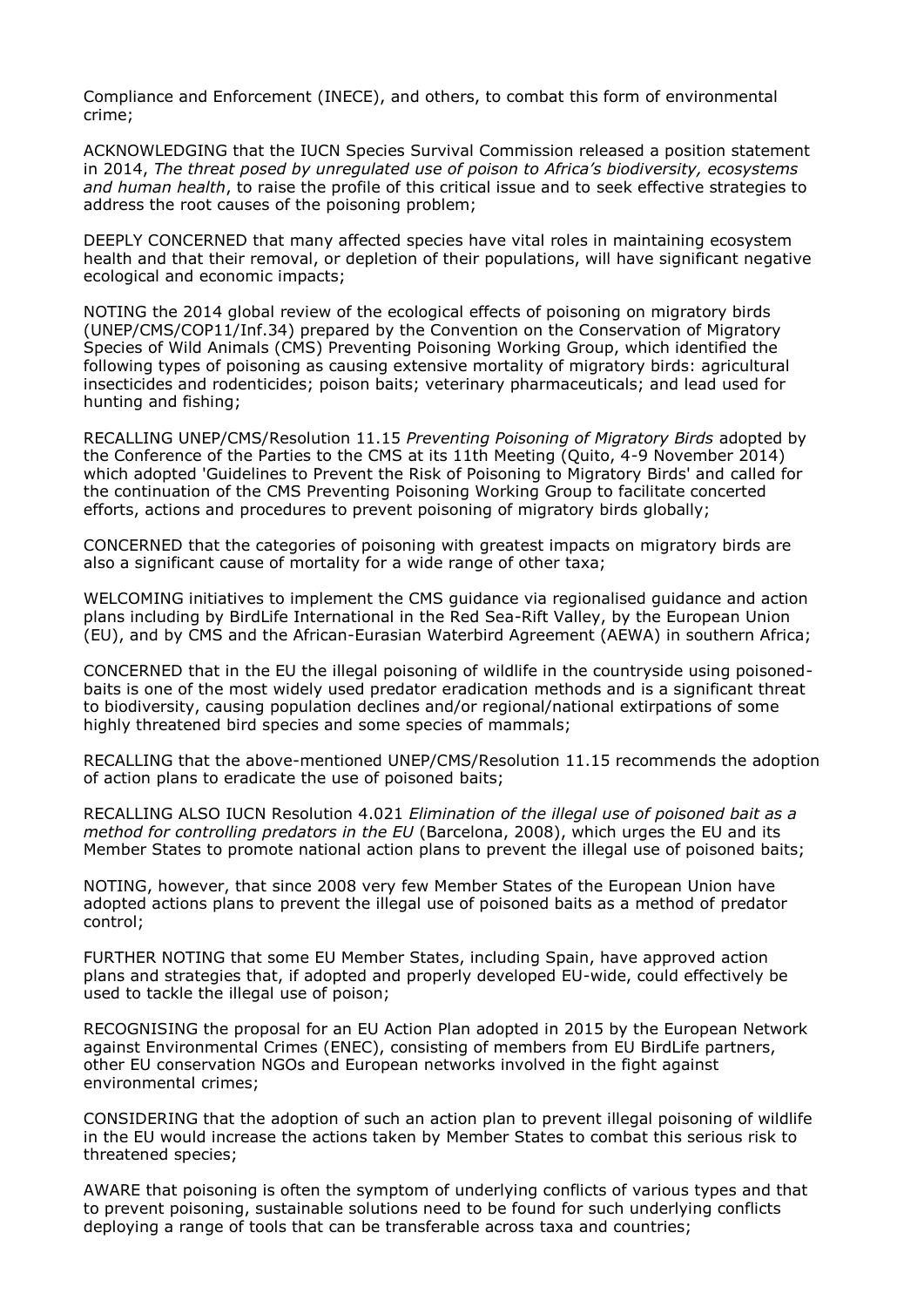AWARE that besides illegal use of poisons, the legal use of poisons can inadvertently have adverse effects on wildlife;

NOTING that companies, as the financial beneficiaries of the agricultural chemicals they produce, should share the responsibility of addressing the damage caused to wildlife and ecosystems through their misuse as poisons;

RECOGNISING that poisons can be a valuable conservation management tool, for example in the elimination of invasive alien species, and that careful and restricted use of fish poisons can be important for scientific collections, to identify areas of biodiversity importance and conservation need (where other methods fail to account for full species diversity and hence conservation priority); and

NOTING the substantial expertise and experience among IUCN Commissions and Members regarding the impacts of poisoning on fauna, and on how to prevent these impacts;

## **The World Conservation Congress, at its session in Hawai'i, United States of America, 1-10 September 2016:**

With regard to the overall issue of poisoning of wildlife:

1. REQUESTS the Director General, Commissions and Members to undertake a global situation analysis regarding the impacts of poisons on wild fauna, identifying priorities for conservation action in terms of threatened species, types of poisoning and geographical areas and gathering evidence of successful interventions to prevent poisoning;

With regard to the intentional poisoning of wildlife in Africa:

2. REQUESTS the Director General and Commissions to:

a. include activities on intentional, illegal poisoning in Africa in the IUCN Programme 2017- 2020; and

b. establish strong collaboration with INTERPOL, ICCWC, UNEP, FAO, GEF, UNICRI, UNODC, GLOBE International, INECE, and others to combat this form of environmental crime;

3. REQUESTS the IUCN Commissions to:

a. raise awareness of the problem of intentional, illegal poisoning of wildlife in Africa at the highest political levels across relevant sectors;

b. elicit global attention to the scope and severity of this issue; and

c. assess and fill knowledge gaps relating to paragraphs 3a and 3b above;

4. CALLS ON all IUCN Members in Africa to recognise targeted illegal poisoning as a major threat to biodiversity and to implement urgent action to:

a. increase grassroots and community-based educational initiatives to develop and disseminate good practice for problem animal control and enforcement;

b. develop, adopt and enforce adequate and appropriate legal frameworks and legislation, including regulations, policies and standards, to control, ban or restrict the sale, storage, distribution, use and disposal of toxic chemicals used in the indiscriminate killing of wildlife;

c. introduce vigorous pursuit and prosecution of those contravening such laws, and enforce penalties on those found guilty of wildlife poisoning events that reflect the serious nature of the crime and act as sufficient deterrent to prevent the perpetration of such acts in future;

d. ensure that enforcement agencies are competent and appropriately funded;